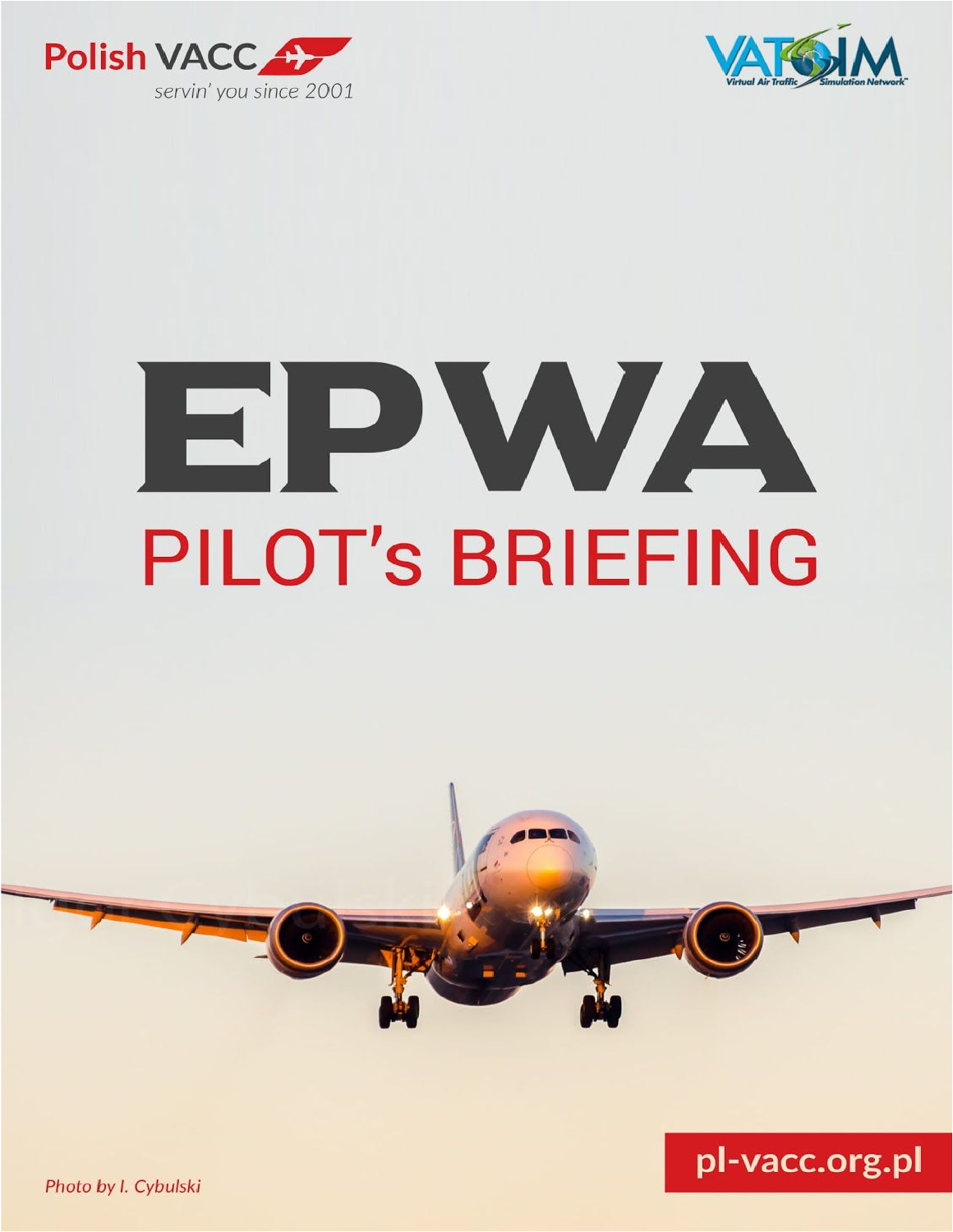

## **Table of content:**

- **1. [Welcome](#page-1-0)**
- **2. [Scenery](#page-1-1)**
- **3. Inbound [information](#page-2-0)**
- **4. Ground [movement](#page-3-0)**
- **5. Additional [information](#page-4-0)**

## <span id="page-1-0"></span>WELCOME TO THE WARSAW CHOPIN AIRPORT

Welcome to the Warsaw Chopin Airport. Thank you for choosing us as your aerodrome, and we hope that you will enjoy our service! Prior to your arrival please read this document carefully as it contains useful and crucial knowledge, that will come in handy during your flight.

Warsaw Chopin Airport (IATA: WAW, ICAO: EPWA) – the largest Polish airport, has been operating since 1934. It was originally known as 'Warszawa Okecie', but since January, 2010, its official name is 'Warsaw Chopin Airport'. The port is located about 8 kilometres to the south-west from the centre of Warsaw, the Capital of Poland, and covers an area of more than 500 hectares.

The airport handles almost 50% of the total passenger traffic in Poland, which amounts to approximately 16 million passengers per year. The airport offers connections to North America, Africa, Asia and Europe. The most popular European destinations include London, Paris, Frankfurt and Amsterdam. Domestic flights offer connections to Wroclaw, Krakow and Gdansk.

At present there are two passenger terminals, the recently extended Terminal A and the General Aviation Terminal. The Cargo Terminal is located in the southern part of the aerodrome. The airport is also the base for LOT Polish Airlines.

Over 100 stands and gates, 21 taxiways and two asphalt-concrete runways (15/33,  $3690 \times 60$  m,  $11/29$ , 2800  $\times$  50 m) allow the throughput of 34 operations per hour, by aircraft of all categories.

We hope that you'll enjoy your visit on the Warsaw Chopin airport and that you'll come back to visit us in the future!

**Before flying, please read the NOTAMs located on [http://pl-vacc.org.pl](http://pl-vacc.org.pl/)**

## <span id="page-1-1"></span>**SCENERY**

Using up-to-date scenery is mandatory! Our airport has beautiful sceneries made by Drzewiecki Design, that include both payware and free demo versions!

For additional experience you can also install Warsaw City, which covers the terrain near the airport with the city of Warsaw and its high buildings!  $\odot$ 

You can find both Warsaw City and aerodrome scenery on DD website: [http://www.drzewiecki-design.net/prodEPWA](http://www.drzewiecki-design.net/prodEPWA_X.htm) [\\_X.htm](http://www.drzewiecki-design.net/prodEPWA_X.htm)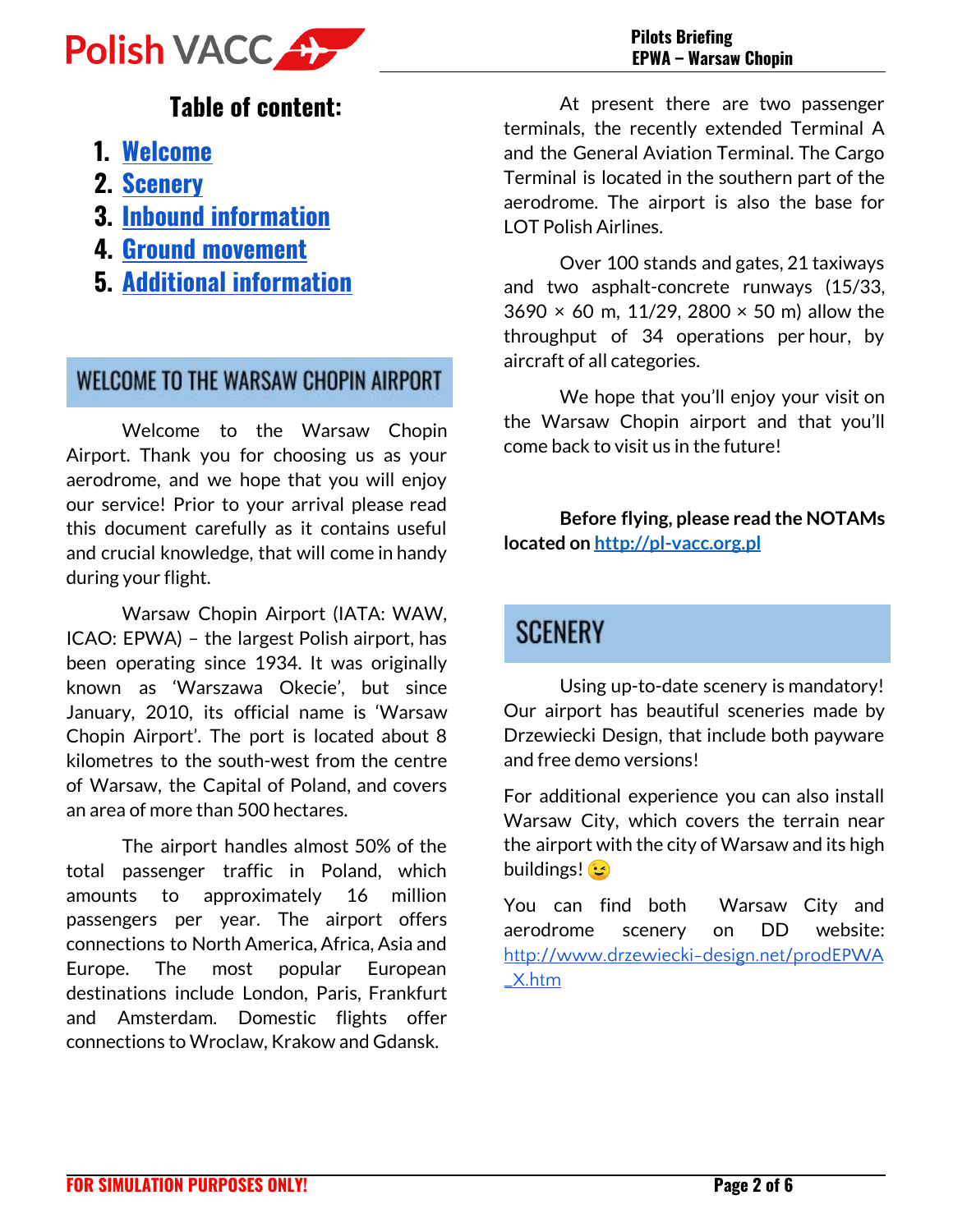## <span id="page-2-0"></span>**INBOUND INFORMATION**

## **STAR STRUCTURE**



Your flightplan must finish with one of the points on map, which will also be the first point of your STAR, there's a procedure available for every runway regardless from your selected point, the STAR name is created by adding name of the point, number and designator, for example; AGAVA4U.

| <b>RUNWAY</b> | <b>PROCEDURE</b> |
|---------------|------------------|
| 33            | U                |
| 29            |                  |
| 15            | P                |
| 11            |                  |

**During heavy traffic you can expect holdings.** Holdings are published on the STAR charts.

Please be aware that ATC may also issue non-standard holdings on any other FIX, providing the pilot with all necessary information.



## **RUNWAY PREFERENCE SYSTEM**

Due to noise abatement procedures, navigation equipment and to keep a good flow of traffic, the following arrival runway preference system is used in our local procedures:

| <b>PRIORITY</b> | <b>ARRIVAL RUNWAY</b> |
|-----------------|-----------------------|
| 1.              | 33                    |
| 2.              | 11                    |
| 3.              | 15                    |
|                 | 29                    |

## **AVAILABLE APPROACHES**

Runways are equipped with following navigation helps:

| <b>RUNWAY</b> | <b>EQUIPMENT</b>       | <b>DEFAULT</b><br><b>APPROACH</b> |
|---------------|------------------------|-----------------------------------|
| 33            | <b>VOR/ILS cat III</b> | <b>ILS</b> zulu                   |
| 11            | <b>VOR/ILS cat II</b>  | <b>ILS</b> zulu                   |
| 15            | <b>VOR</b>             | <b>VOR</b>                        |
| 29            | VOR                    | <b>VOR</b>                        |

*There's also RNAV (GNSS) approach available for each runway.*

If you want to make a different approach than default, state so to the approach controller on initial contact. Please remember, that if the controller clears you for the ILS/VOR approach without stating the index (**ZULU, X-RAY** or **YANKEE**), you should fly the **ILS/VOR ZULU** procedure by default.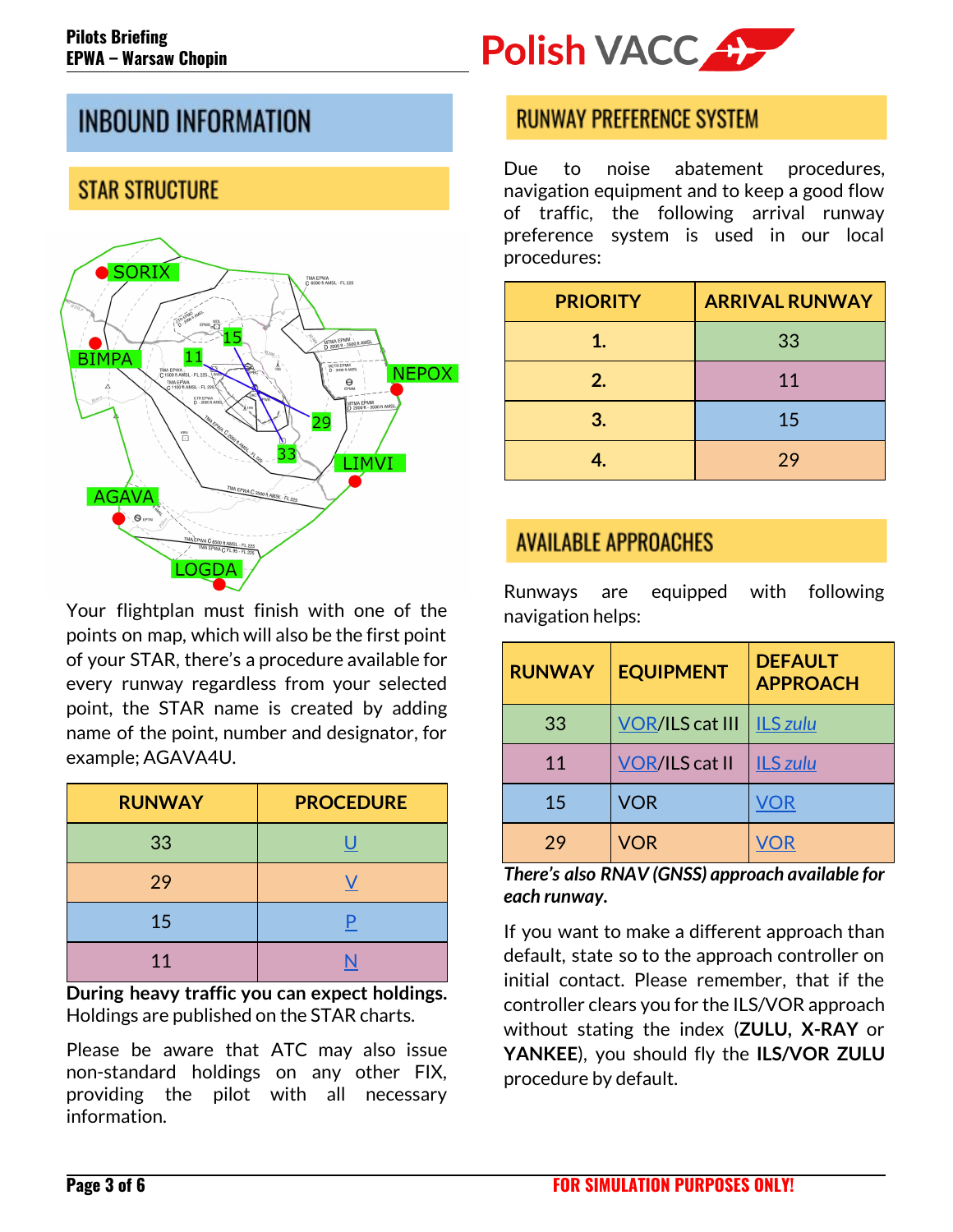

#### **FINAL SPEED SEQUENCE**

*To make traffic flow on final assmooth as possible, keep the speed as assigned by the controller. Should no speed have been assigned to you, maintain at least 180kt until 6nm DME and at least 160kt until 4nm DME.*

## **VACATING THE RUNWAY**

Runways 11 and 33 should be vacated via one of the rapid exits (fast-vacate taxiways). These are as follows:

| 11                 | 33                  |  |
|--------------------|---------------------|--|
| $N1$ – to the left | $S1$ – to the right |  |
| A5 (CARGO APRON)   | $S2$ – to the right |  |
| $N3$ – to the left | $S3$ – to the right |  |

*Please verify this on the charts prior to landing and choose your breaking force so that you're able to vacate via one of them! If you're unable to do so, inform Okęcie Tower on initial contact. The speed limit on the rapid exit is up to 40 knots.*

After vacating the runway, Okęcie Tower will usually instruct you to contact Okęcie Ground on 121.900 if it's online, after receiving taxi clearance, vacate the rapid exit ASAP, other aircraft may leave the runway into it shortly!

## <span id="page-3-0"></span>**GROUND MOVEMENT**

*Click for the [ground](http://pl-vacc.org.pl/files/maps/EPWA/DD_EPWA_charts.pdf) chart*

## **PROCEDURES**

The ground controller will assign you a parking position and instruct you which taxiways to follow. Please follow these instructions carefully. **If you are cargo aircraft** – state so on initial contact with Okęcie Ground!

## **PASSENGER STANDS**

Stands from 1 to 24 (except no. 8) are equipped with jet bridges.

Stands numbers colored in *red* should be used only for arrivals from non-schengen countries, stand numbers in *green* should be used only for arrivals from schengen countries, stand numbers colored in *black* can be used for any type of arrival.

**Max. 36 meters** (A321, B738)

3, 4, 5, 6, 7, 11, 91, 92, 93, 94, 95, 96, 97, 98

**Max. 38 meters** (B757)

17, 18, 19, 20, 21, 22, 23, 24

**Max. 40 meters** (B757)

8, 36, 37, 46, 47, 48

**Max. 61 meters** (B787, B767, A330)

16

**Max. 65 meters** (B777, A340, A350)

9, 12A, 13, 14, 15, 74, 75, 76

**Max. 80 meters** (A380, B748)

10, 44, 45, 71, 72, 73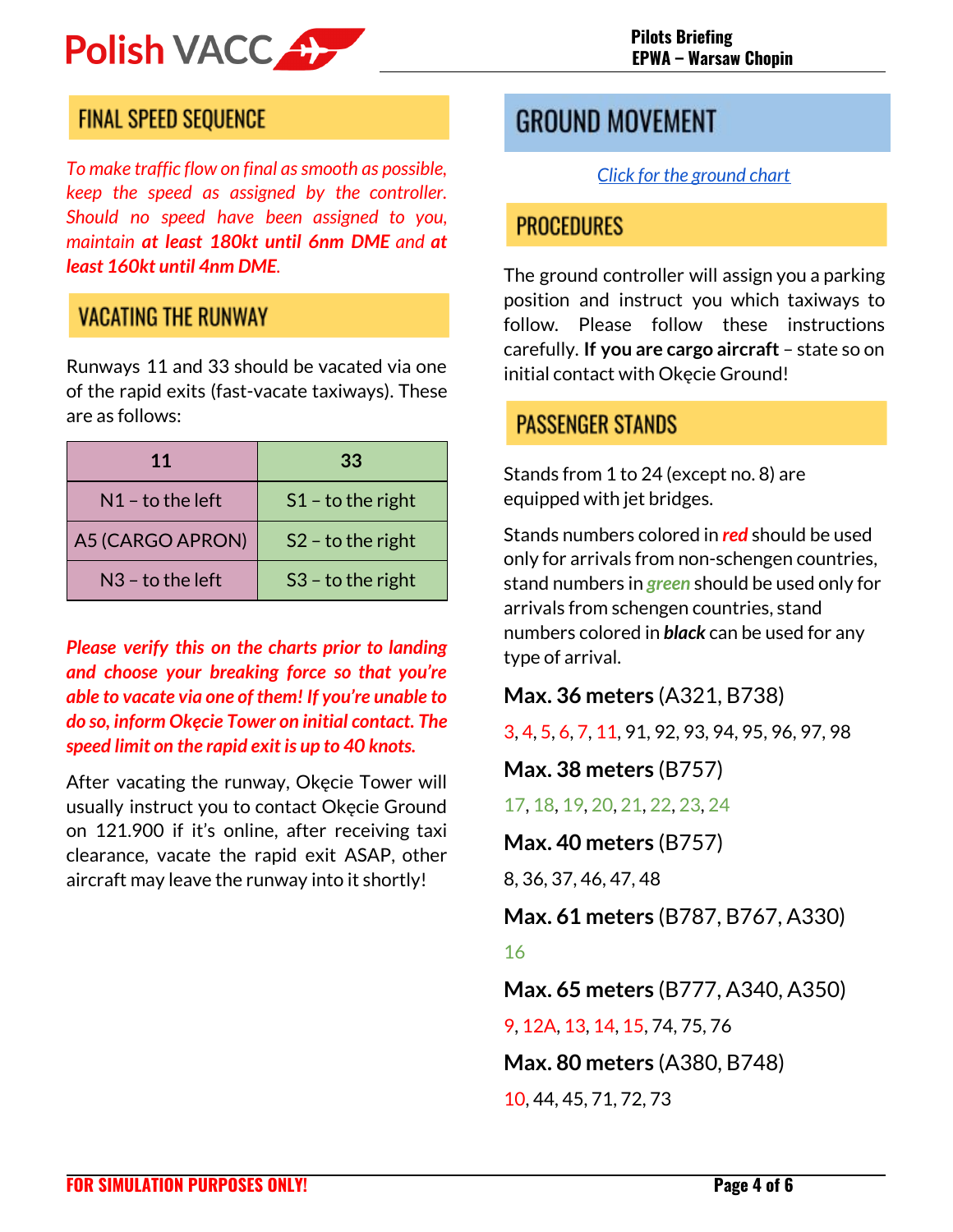*As you can see, the Warsaw Chopin airport has very limited amount of heavy stands, You may expect delays or be sent to temporary holding positionsto wait for a free stand. We also kindly ask you to logoff from the network assoon as your engines are shutdown and doors opened! :) Thank you!*

## **CARGO STANDS**

**Max. 36 meters** (A321, B738)

64L, 64R, 65L, 65R, 66L, 66R

**Max. 72 meters** (B787, B777, A340)

62

**Max. 80 meters** (A380, B748)

61, 64, 65, 66

## <span id="page-4-0"></span>**ADDITIONAL INFORMATIONS**

## **CHARTS**

You can find all significant charts and files on our website!

<http://pl-vacc.org.pl/newvacc/files.php>

Also, you can find all charts on Polish AIP;

<https://ais.pansa.pl/aip/index.php>

*Unfortunately the ground chart for EPWA stationed in Polish AIP doesn't match with DD actualscenery - proper chart is on our website.*



## **ATC STATIONS**

During your flight, you will be transferred between plenty of ATC stations! To ease you readback we have prepared a table with the available ATC stations in FIR Warszawa:

| <b>STATION</b>    | <b>FREQUENCY</b> | <b>CALLSIGN</b>                    |
|-------------------|------------------|------------------------------------|
| <b>EPWW N CTR</b> | 130.670          | <b>WARSZAWA</b><br>RADAR           |
| <b>EPWW_S_CTR</b> | 125.450          | <b>WARSZAWA</b><br><b>RADAR</b>    |
| <b>EPWA S APP</b> | 128.800          | <b>WARSZAWA</b><br><b>APPROACH</b> |
| <b>EPWA F APP</b> | 129.370          | <b>WARSZAWA</b><br><b>DIRECTOR</b> |
| <b>EPWA TWR</b>   | 118.300          | <b>OKECIE</b><br><b>TOWER</b>      |
| <b>EPWA GND</b>   | 121.900          | <b>OKECIE</b><br><b>GROUND</b>     |

#### **IMPORTANT!**

When transferred to *Warszawa Director*, *Okęcie Tower* or *Okęcie Ground*, to minimalize frequency occupation, initial call should be limited to **callsign only!**

## **FEEDBACK**

We encourage you to leave us feedback! This will help us improve ATC quality and local procedures. You can do it by emailing us on [feedback@pl-vacc.org.pl!](mailto:feedback@pl-vacc.org.pl) Thank you!

Also, if you have any questions regarding your arrival or our local procedures, e-mail our Operational Officer on [accpl3@pl-vacc.org.pl!](mailto:accpl3@pl-vacc.org.pl)